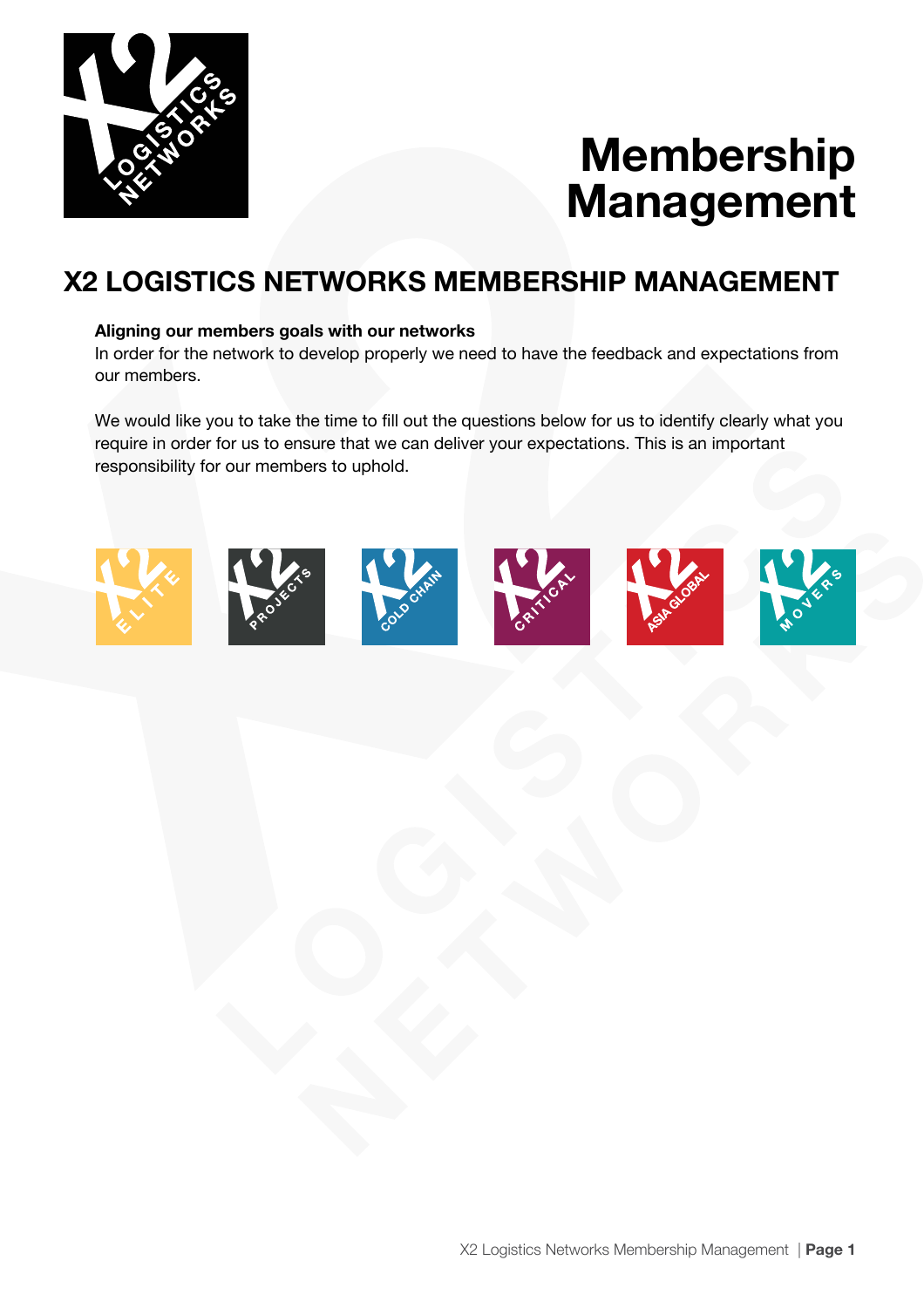

# **Membership Management**

### **X2 LOGISTICS NETWORKS MEMBERSHIP MANAGEMENT**

#### **Membership Management Questionnaire**

It is vital to our network that you supply X2 Logistics Networks with your feedback and view for the future.

| <b>Details:</b>     |  |  |  |
|---------------------|--|--|--|
| <b>Company Name</b> |  |  |  |
| <b>City</b>         |  |  |  |
| <b>Country</b>      |  |  |  |
|                     |  |  |  |

#### **Network Expectations:**

**What is your expectation of a network?**

#### **What are your key reasons for joining the network?**



#### **Sales Development:**

**What are the areas of business that you are focused on developing?**